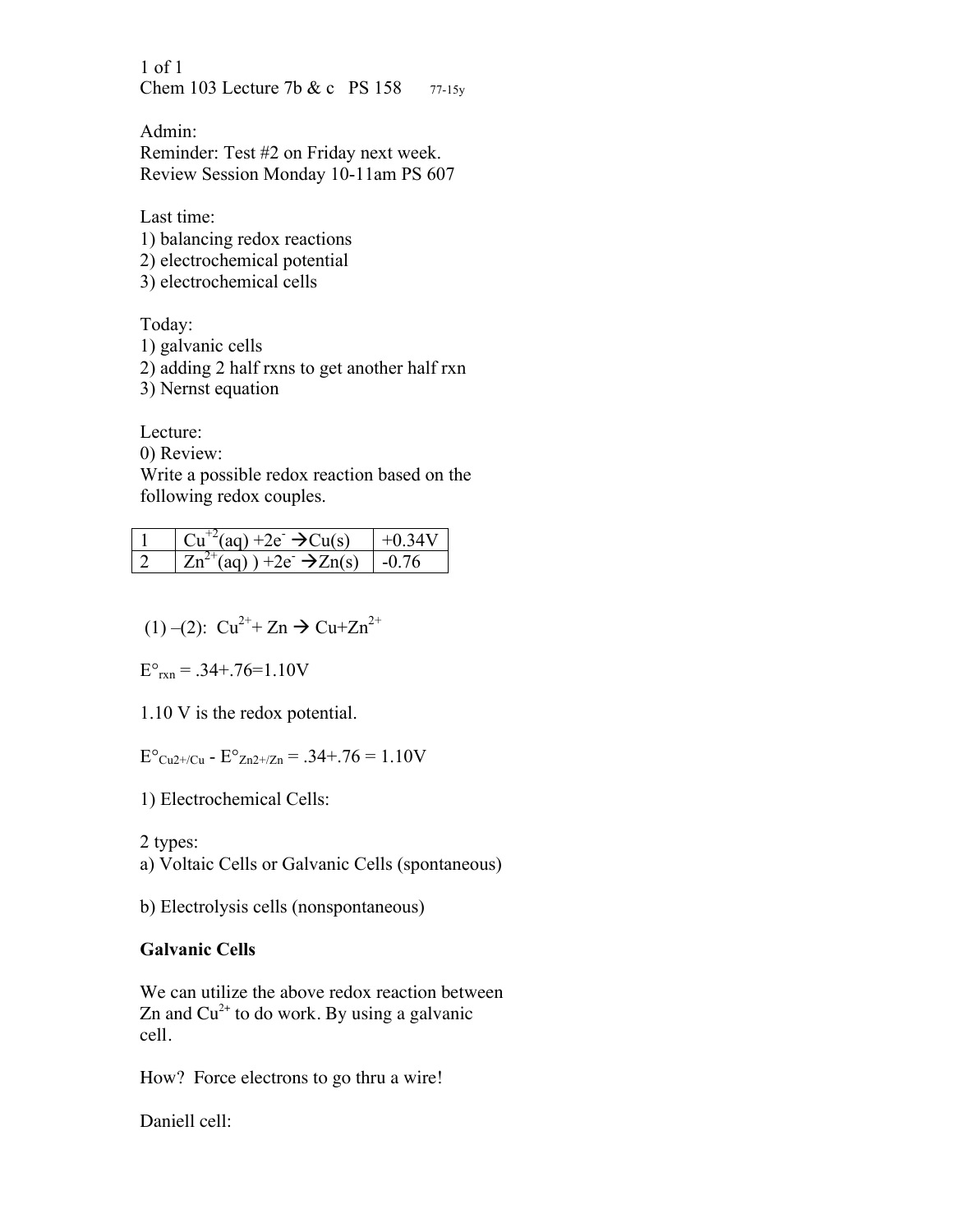

write the cell notation:

$$
Zn(s) | Zn^{2+}l|Cu^{2+}lCu(s) ;
$$
  
Ande  
 cathode

The cell potential can be expressed as the reduction potentials of the half rxns: anode -cathode:  $E^{\circ}$ <sub>cell</sub> =  $E^{\circ}$ <sub>cat</sub>- $E^{\circ}$ <sub>an</sub>=0.34 -(-.76) = +1.10 V

Or  $E = E_+ - E_-$ 

A galvanic cell: battery



What's the work? work can be done by a voltaic cell

 $w = qE = nFE$ 

by def: E >0 for spont rxns.  $E^{\circ}$  = std conditions same as in thermo

 $\Delta G^{\circ} = -nFE^{\circ}$ 

Note: that  $\Delta G^{\circ}$ , E° and K<sub>eq</sub> are related to each other!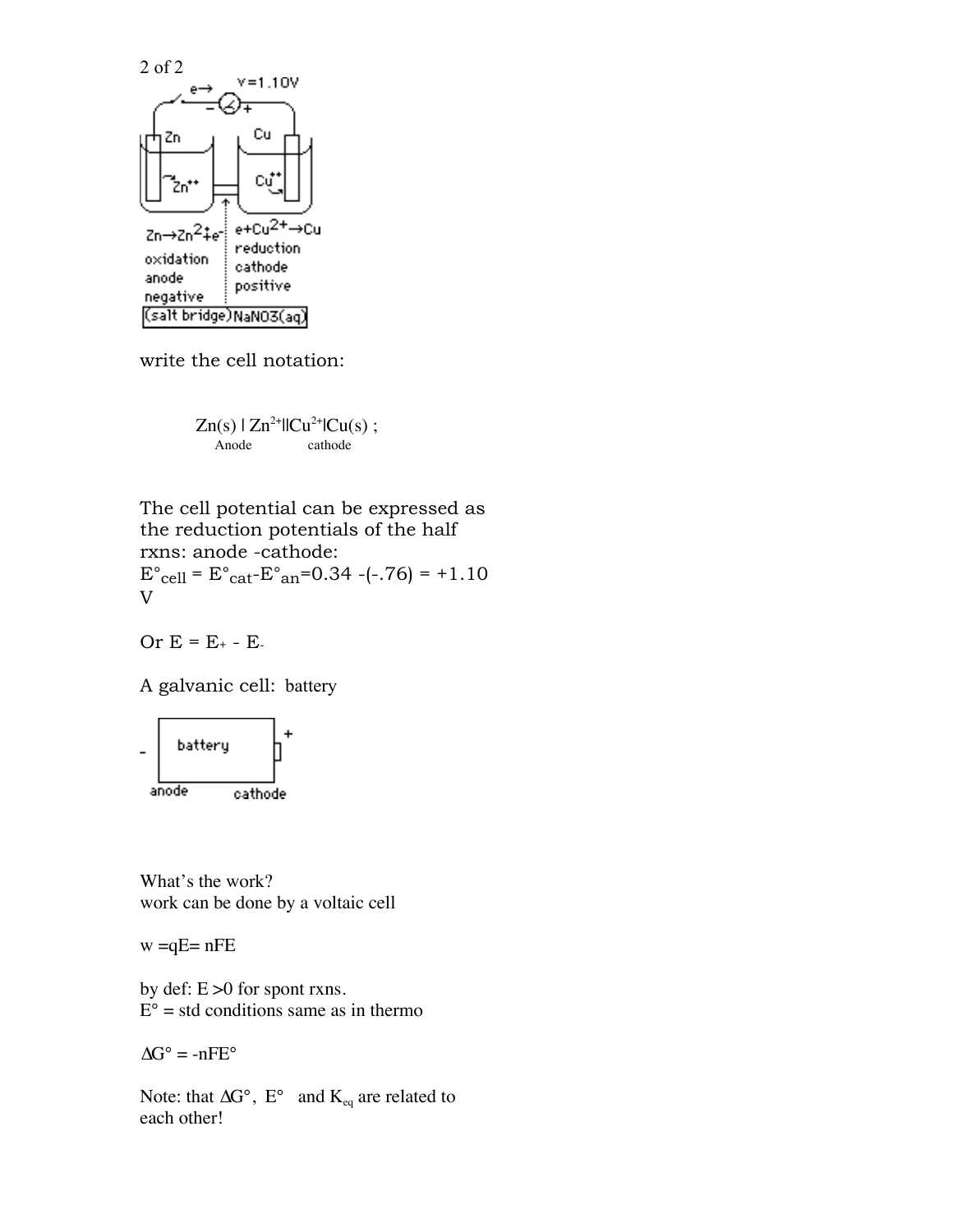eg for Zn+Cu rxn,  $E^{\circ} = +1$  .1 V so

 $\Delta G^{\circ} = -(2mol)(96500 \text{cously/mol})(1.1 \text{V}) = -212 \text{kJ/mol}$ 

 $K_{eq} = exp(-\Delta G^{\circ}/RT)$ 

Practice balancing: Balance  $Au(s) + PbO_2(s) + SO_4^{2-}(aq) - SIA^{3+}(aq) + PbSO_4(s)$ 

Know how to add 2 half reactions. (both of them reductions or both are reductions)

Suppose:

| (1) $Cu^{2+} + e^{-} \rightarrow Cu^{+}$<br>$(2) Cu^+ + e^- \rightarrow Cu(s)$ | $E^{\circ}$ <sub>red</sub><br>0.161V<br>0.514 |
|--------------------------------------------------------------------------------|-----------------------------------------------|
| (3) $Cu^{2+} + 2e^ \rightarrow$ $Cu(s)$                                        | 9                                             |

This is sometimes represented by Latimer diagrams: